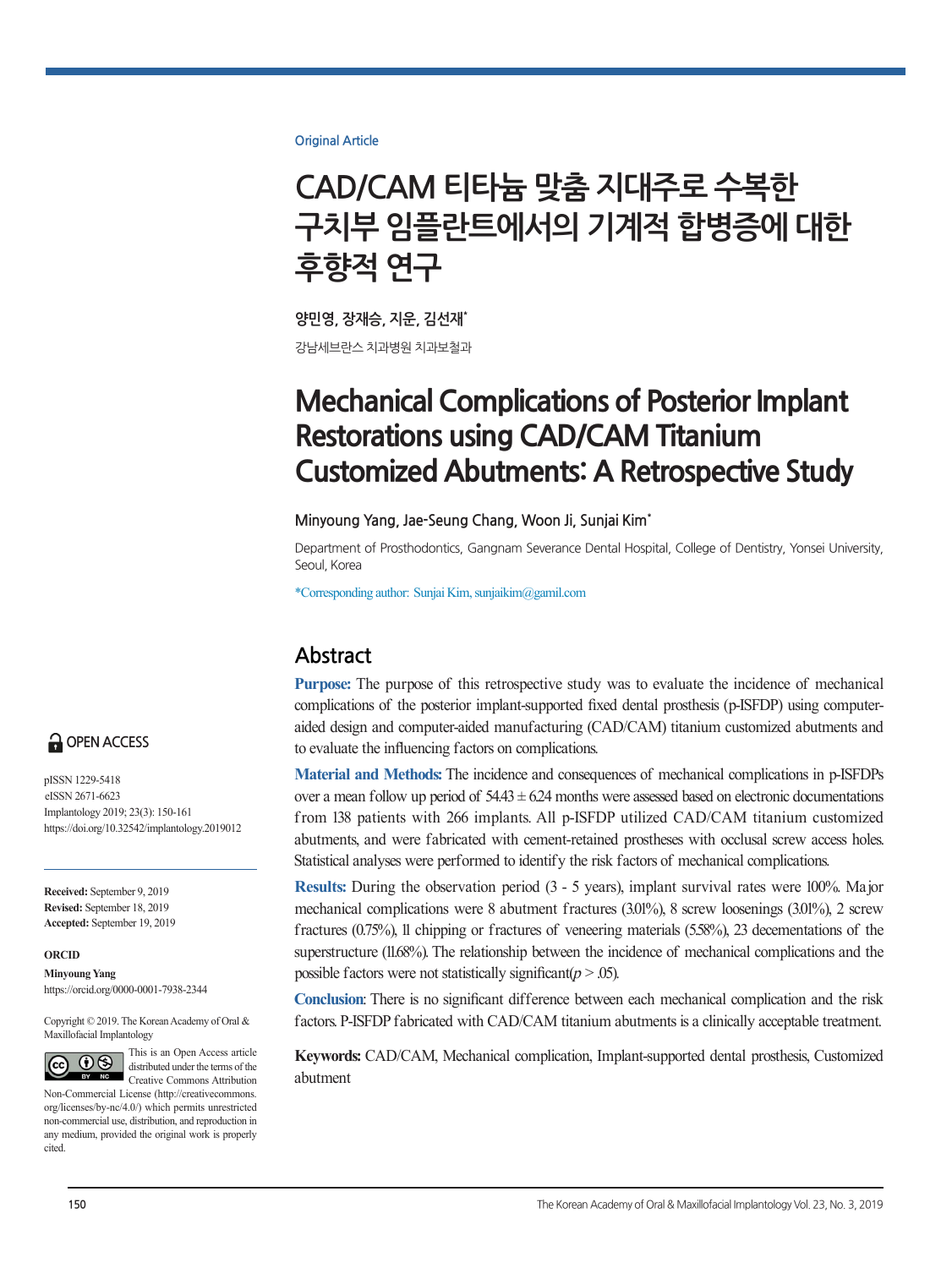## **Ⅰ. 서론**

부분 무치악 환자에서 임플란트를 이용한 임플란트 지지 고정성 보철치료는 성공적인 치료방법으로 받아들여지고 있다**<sup>1</sup>** . 최근 발표된 메타분석 결과를 보면 단일치아 임플란트-지지 고정성 보철물로 수복하는 경우, 임플란트의 5년과 10년 생존율은 각각 97.2%와 95.2% 였으며**<sup>2</sup>** , 단일치아 수복이 아닌 임플란트-지지 고정성 보철물 역시 임플란트의 생존율은 5년과 10년에서 각각 95.6%, 93.1%로 매우 높은 것으로 보고된 바 있다**<sup>3</sup>** . 하지만 이렇게 높은 임플란트 생존율에도 불구하고 치료 후 5년간 합병증이 발생하지 않는 비율은 66.4%에 불과해, 치료 후 다양한 합병증이 높은 빈도로 발생한다고 볼 수 있다.

임플란트에서 발생하는 합병증은 크게 생물학적 합병증과 기계적 합병증으로 나눌 수 있는데, 생물학적 합병증은 임플란트 주위 점막염, 임플란트 주위염, 변연골의 흡수, 임플란트 상실 등이 포함되고, 기계적 합병증은 임플란트나 임플란트 구성요소, 그리고 상부 구조물에 발생하는 합병증을 의미하는데**<sup>4</sup>** 기계적 합병증이 생물학적인 합병증에 비하여 다소 빈번하게 나타나는 것으로 알려져 있다**<sup>5</sup>** . 기계적 합병증의 메타분석 연구결과에서 단일치아 임플란트 보철물의 5년간 합병증 빈도는 나사풀림이 8.8%, 보철물 탈락이 4.1%, 전장재료의 파절이 3.5% 였으며**<sup>2</sup>** , 고정성 보철물의 경우 전장도재의 파절이 7.8%, 지대주 혹은 보철물 나사 풀림이 5.3%, 나사 파절은 1.8%로 보고된 바 있다**<sup>3</sup>** . 임플란트-지지 단일치아와 임플란트-지지 고정성 보철물의 5년 후향적 연구에서도 역시 전장도재의 파절, 보철 나사 풀림, 보철물 탈락의 순서로 합병증이 발생하였으며<sup>6</sup>, 단일치아 임플란트 보철물에 비해 임플란트 지지 고정성 보철물에서 전장도재의 파절이 유의성 있게 높게 나타났다**<sup>7</sup>** . 다양한 기계적 합병증 중 특히 지대주 나사의 풀림에 대해서 많은 연구가 보고된 바 있는데**<sup>5</sup>,8,<sup>9</sup>** Sadid-Zadeh 등**<sup>6</sup>** 에 의하면 전치부보다 구치부에서 더 높은 빈도의 지대주 나사 풀림 정도를 보고하였으며, 이는 더 높은 하중에 의한 결과라고 하였다. ElHoussiney 등**<sup>10</sup>**에 따르면, 전치부에 비해 구치부에서 많은 기계적 합병증이 발생한다고 하였다. 지대주 나사 풀림 외에도 발생율은 낮지만 지대주 나사 또는 지대주의 파절도 보고되고 있다**<sup>11</sup>,<sup>12</sup>**. 지대주의 파절은 5년간 0.5%, 지대주 나사 파절은 0.3%로 보고된 바 있으며, 내측 연결 방식의 임플란트에서 외측 연결 방식의 임플란트보다 지대주 관련 합병증이 적게 나타나는 경향을 보였다**<sup>6</sup>** .

2000년대 이후 computer assisted design(CAD) computer assisted manufacturing(CAM) 기술이 치과에 도입되면서 임플란트 보철치료방법에도 과거와 다른 다양한 시도가 있었는데, 그중 가장 보편화된 치료법이 아마도 CAD/CAM 기술을 이용한 맞춤형 지대주의 제작일 것이다**<sup>13</sup>**. CAD/CAM 기술을 이용하기 전에도 맞춤형 지대주를 제작하는 것은 가능했으나, 이 경우 주로 매식체 내측과 접하는 연결부가 금합금으로 제작된 기성 플라스틱 지대주에 납형성 후 주조하는 과정을 거치기 때문에 제작 과정 동안에 이러한 연결부가 오염되거나 손상되는 경우가 종종 발생하였고, 장기간 사용 시 금합금의 마모로 인해 임플란트-지대주 간 적합도에 문제가 발생할 가능성을 배제할 수 없었다**<sup>14</sup>**. 최근에 발표된 후향적 연구에서 구치부의 경우, 내측 연결 방식 금합금 UCLA 지대주의 경우 지대주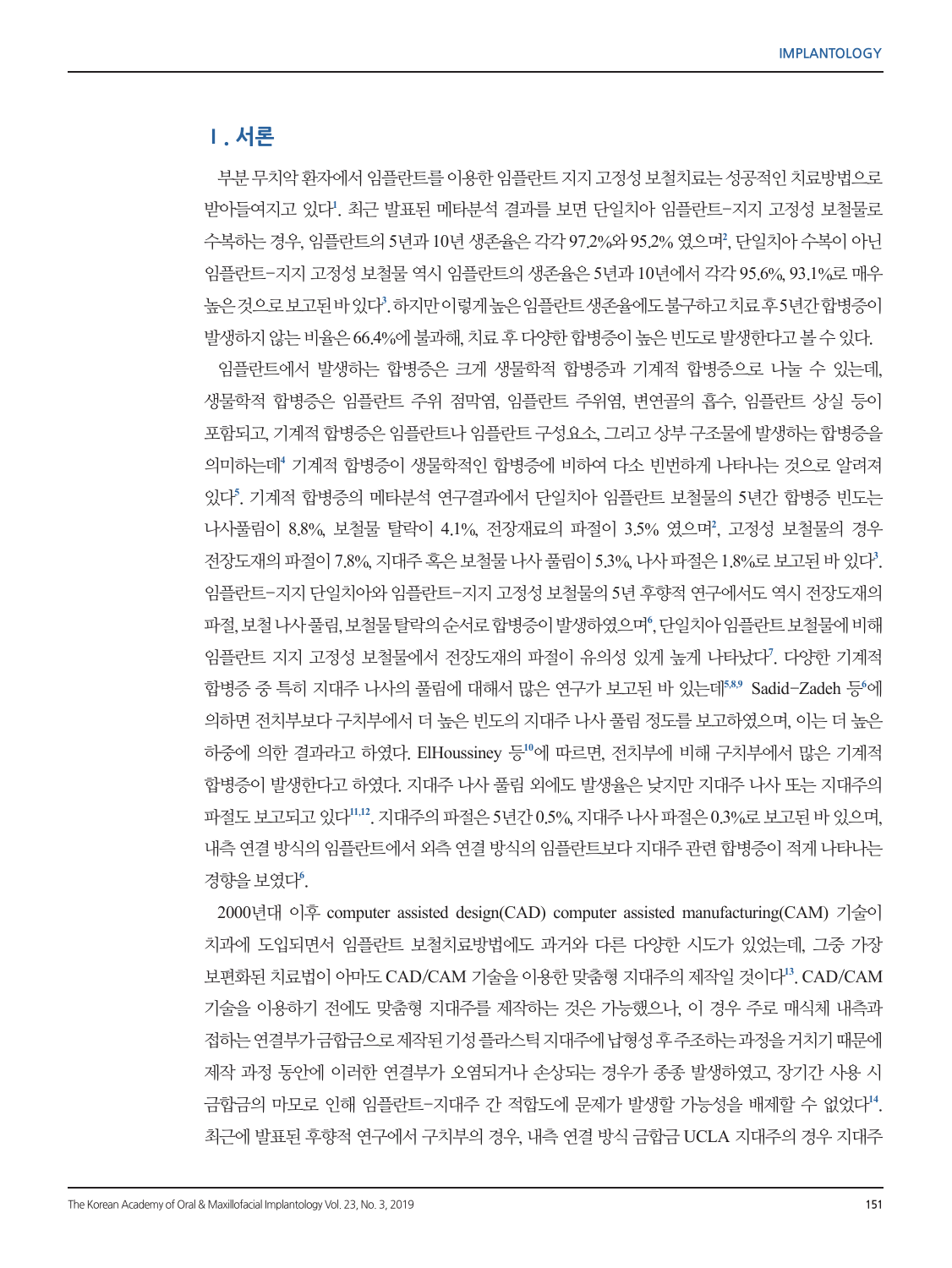파절이 높게 발생한다는 결과를 보여 스크류-시멘트 유지형 보철물이나 multi-unit abutment를 사용해야 한다고 하였다**<sup>15</sup>**. CAD/CAM 기술을 이용해 제작한 맞춤형 지대주의 경우 출현윤곽이 자연스럽고, 치은 부위에서 심미적인 보철물을 제작할 수 있다는 기존 금합금 주조 맞춤형 지대주가 가지는 장점 외에도 매식체와의 적합부 부정확성, 금 귀금속 사용량의 증가로 인한 비경제성과 같은 이런 문제점들을 방지할 수 있다는 장점이 있다**<sup>16</sup>, <sup>17</sup>**. 이런 장점들로 인해, 기성 지대주의 외형의 한계를 극복하고 비용을 절감하기 위해 맞춤형 지대주의 사용이 점차적으로 증가되는 추세이다**<sup>18</sup>**.

CAD/CAM 티타늄 지대주 제작 과정은 CAD 프로그램을 이용하여 디지털 모형 상에 적절한 치관 형태를 선택하고 이를 토대로 지대주의 모양을 설계한 후, CAM 기술을 이용하여 지대주를 밀링하는 것이다. 이 때 환봉 형태의 티타늄을 밀링 기구에 고정하여 밀링한다. 환봉은 티타늄을 연결부까지 밀링하는 방식과 연결부가 미리 제작되어 있는 것을 선택하는 방식이 있다. 연결부까지 밀링하는 방식은 밀링 기구의 소모가 심하고 연결부 정확성이 불량하기 때문에 대부분의 기공소에서는 연결부가 미리 제작되어 있는 환봉을 사용하여 CAD/CAM 지대주를 제작하는 것이 일반적이다.

CAD/CAM으로 제작한 맞춤형 지대주 역시 기성 지대주와 비교하여 몇 가지 잠재적인 문제점을 가지고 있다. 기성 지대주에 비하여 가격이 더 비싸다는 단점이 있으며 추가적인 공정이 필요하다. Kim 등**<sup>19</sup>**의 연구에 의하면 CAD/CAM 지대주 나사의 풀림 토크값이 기성 지대주에 비해 유의하게 낮다고 하였으며, CAD/CAM 지대주와 매식체 사이에는 우수한 적합도를 얻을 수 있으나, 지대주와 나사 간의 적합 불량이 나사 풀림을 발생시킨다고 하였다. 하지만 Lee 등**<sup>20</sup>**은 나사의 조임 토크값에 대한 초기 풀림 토크값의 비에 대한 연구에서 기성지대주와 맞춤형 CAD/CAM 지대주 간에 유의미한 차이는 없다고 보고하였다. Michael Korsch 등**<sup>21</sup>**의 기성 지대주와 맞춤형 지대주의 나사 풀림에 관한 후향적 추적 연구에 따르면, 시멘트 유지형 임플란트-지지 고정성 보철물 중 단일 크라운의 경우, 기성 지대주보다 맞춤형 지대주에서 지대주 나사 풀림이 덜 발생한다고 보고하고 있다. 몇몇 연구들은 지대주 디자인과 나사 풀림이 관련이 있다고 주장하는 반면, 몇몇 연구들은 관련이 없다고 주장하고 있다**<sup>22</sup>-<sup>24</sup>**.

CAD/CAM 기술을 이용한 티타늄 맞춤형 지대주의 파절 강도나 매식체 내면과의 적합도를 조사하는 in vitro 연구는 다수 존재하지만, CAD/CAM 티타늄 맞춤형 지대주를 이용한 임플란트 보철 수복 후 합병증 및 변수에 관하여 임상적으로 평가한 연구는 많지 않다. 본 연구의 목적은 구치부 임플란트 수복 환자를 대상으로 최근 많이 사용되는 CAD/CAM 티타늄 맞춤형 지대주 사용 시, 기계적 합병증의 발생 빈도를 조사하고 이에 영향을 줄 수 있는 다양한 요소에 대하여 임상적으로 평가하는 것이다.

## **Ⅱ. 대상 및 방법**

본 연구에서는 2014년 1월부터 2015년 12월까지 강남세브란스 치과병원 치과보철과에서 구치부에 임플란트를 식립하고, CAD/CAM 티타늄 맞춤형 지대주를 이용하여 최종 수복을 시행한 임플란트를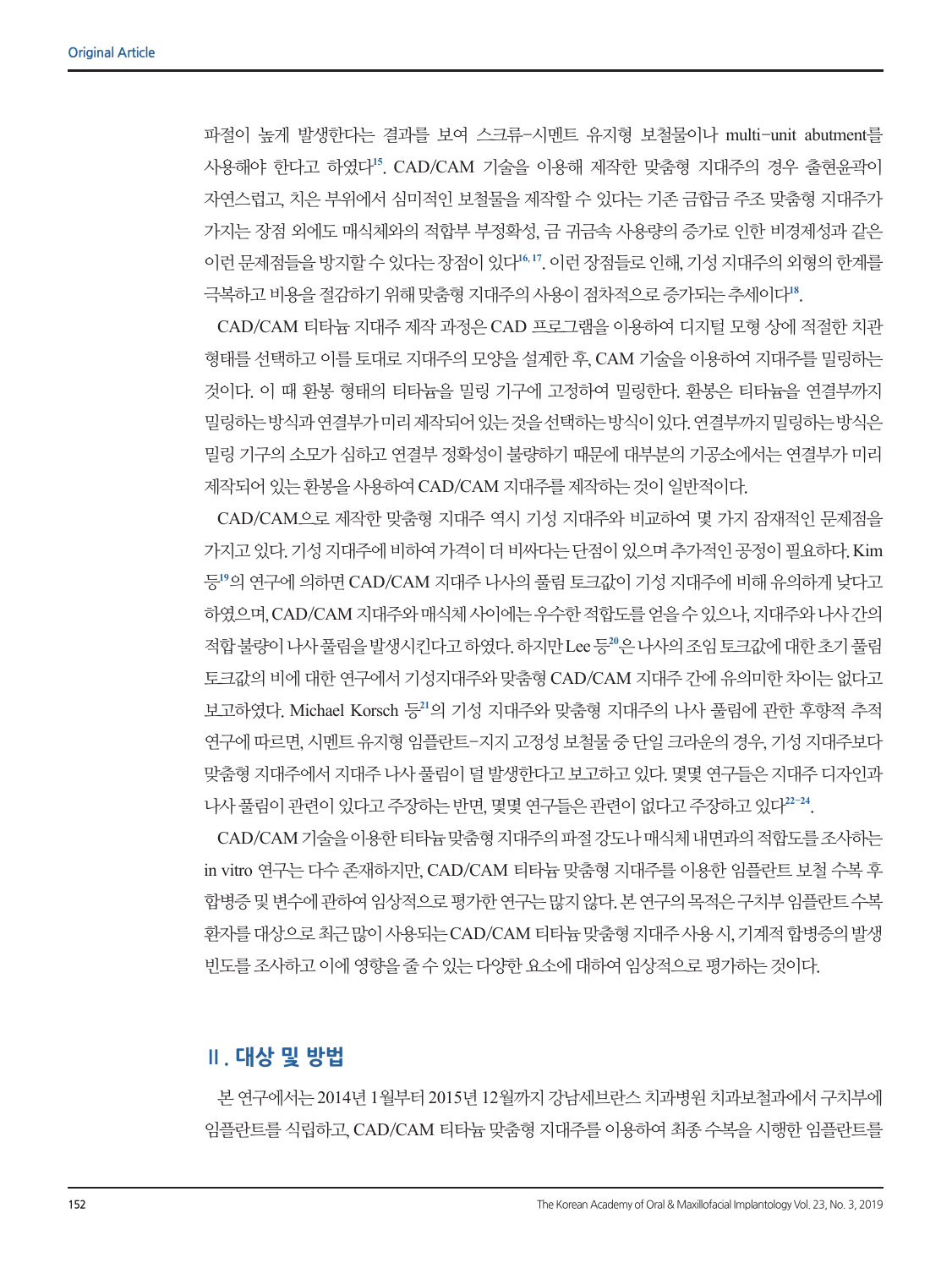대상으로 하였다(IRB No. 2019-0208-001). 임플란트 수술과 보철은 2명의 술자가 시행하였고, 내측 연결방식의 임플란트-지대주 관계를 가지는 임플란트를 사용하였다. 모든 수복물의 상부 보철물은 도재전장금속, 도재전장지르코니아 또는 단일 지르코니아를 이용하여 스크류-시멘트 유지형으로 제작되었고 임시 접착재(Temp-Bond, Kerr, Romulus, MA, USA)를 사용하여 접착하였다. CAD/CAM 으로 제작한 티타늄 맞춤형 지대주는 토크렌치(Warrantac, Seoul, Korea)를 이용하여 제조사의 지시대로 30Ncm으로 체결하였고, 지대주 체결 및 상부 보철물 접착 후에 각각 치근단 방사선 사진을 촬영하였다. 나사구멍은 임시충전재(Caviton, GC corporation, Tokyo, Japan)를 이용해 충전하였으며 모든 환자는 보철물 장착 2주 후 재내원하여 지대주 나사의 re-tightening을 시행 후 나사구멍은 복합레진(Filtek™ Z250, 3M ESPE, USA)으로 충전하였다. 6개월 후 다시 내원하여 교합 검사, 치주낭 탐침 검사 및 구강위생관리를 시행하였으며, 이후로는 1년 간격으로 내원하여 치근단 방사선 사진 촬영 및 구내 임상검사를 시행하였다.

대상 환자의 전자 진료기록부를 조사하여 3년에서 5년 동안의 관찰 기간 동안 지대주 파절, 지대주 나사 풀림, 지대주 나사 파절, 비니어링 재료의 chipping이나 파절, 보철물 탈락 여부를 기록하였다. 또한, 환자의 성별, 보철물의 위치(소구치/대구치), 매식체 지름, 대합치 유형(자연치, 임플란트 고정성 보철물, 가철성 보철물), 보철물의 유형(단일 크라운, 연결 크라운, 고정성 보철물)을 조사하였다.

본 연구에서는 통계분석을 위하여 SAS Ver. 9.4(SAS Inc., Cary, NC, USA) 프로그램을 이용하였다. 각 측정항목의 평균 및 표준편차를 산출하였고, 각각의 변수에 따른 각 합병증 발생율의 차이를 비교하기 위하여, Chi-square test(Fisher's exact test)을 시행하였으며, odds ratio 산출을 위하여 로지스틱 회귀 분석을 사용하였다. 모든 통계분석은 95% 유의수준에서 시행하였다.

## **Ⅲ. 연구결과**

총 149명의 환자에서 구치부에 고정성 임플란트 보철 치료를 진행하였으며, 관찰 기간 중 10명의 환자에서 경과 관찰이 이루어지지 않았다. 1명의 환자에서 1개의 임플란트가 삼차신경통으로 인하여 제거되어, 최종적으로 138명(남자 70명, 여자 68명)의 환자에서 단일 크라운, 연결 크라운, 고정성 보철물로 수복한 266개 임플란트를 조사하였으며, 사용된 임플란트는 각각 Inplant(Warrantac, Seoul, Korea) 120개, IU(Warrantac) 105개, Superline(Dentium, Seoul, Korea) 41개였다. 임플란트 보철물의 개수는 단일 크라운: 133개, 연결 크라운: 22개, 고정성 국소의치 42개(3 unit: 35개, 4 unit: 7개)였다. 환자의 연령은 28세에서 89세의 분포를 보였으며, 보철물 장착 당시 환자의 평균 연령은 65.32 ± 12.02 세였다. 관찰 기간은 42개월에서 64개월이었으며, 평균 54.43 ± 6.24개월이다. 임플란트와 보철물의 분포는 Table 1, 2에 표시하였다.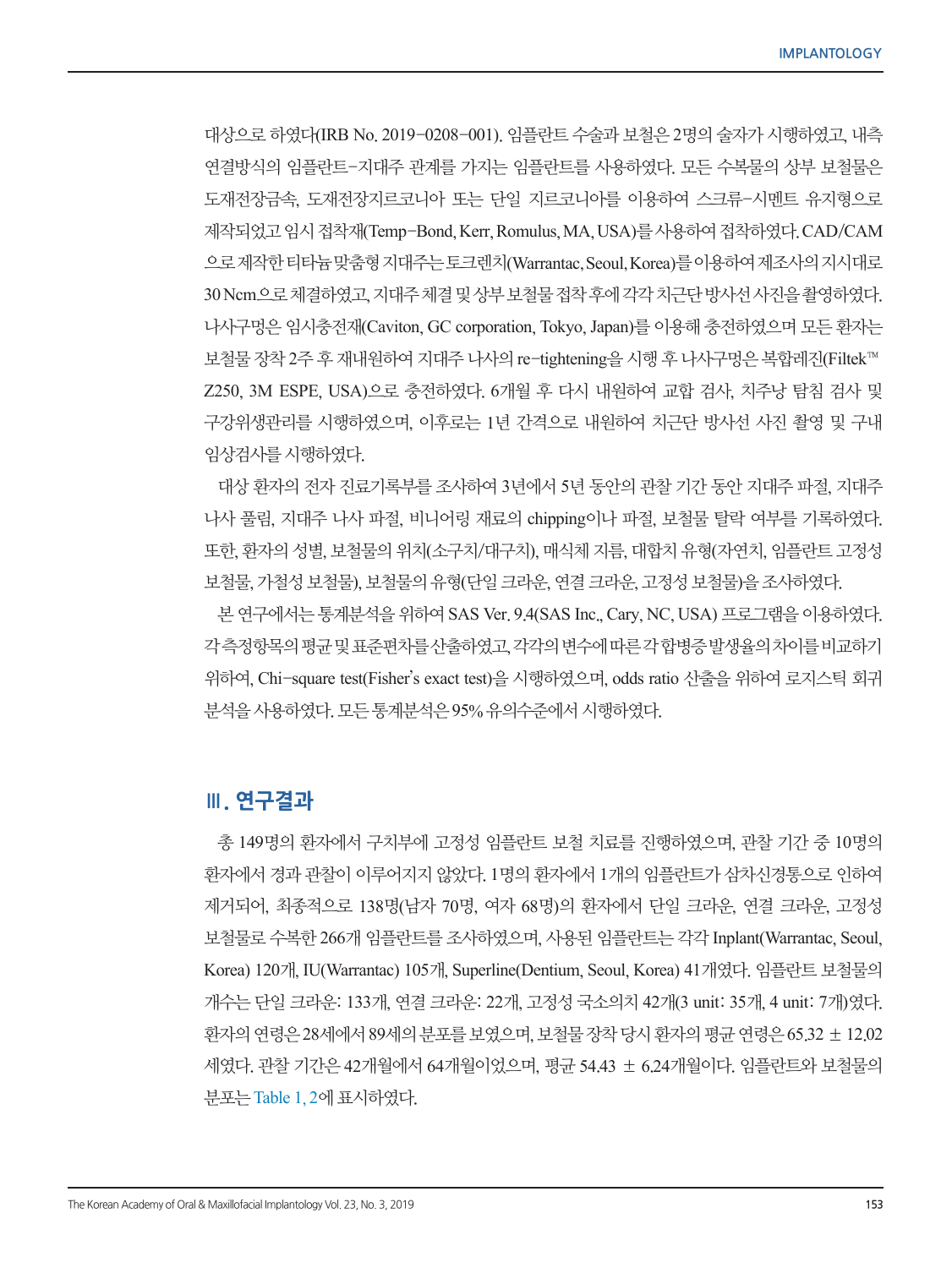## **Table 1. Distribution of implants with regard to implant position**

|                                | Upper premolar | Upper molar | Lower premolar | Lower molar | Total |
|--------------------------------|----------------|-------------|----------------|-------------|-------|
| Number of implants             | 40             | 70          |                |             | 266   |
| Percentage of implants $(\% )$ |                | 29.7        |                | 41.7        | 100   |

*Minyoung Yang et al. : Mechanical Complications of Posterior Implant Restorations using CAD/CAM Titanium Customized Abutments: A Retrospective Study. Implantology 2019*

## **Table 2. Distribution of PISFDPs with regard to restoration type**

|                               | Single crown | Splinted crowns | Fixed partial denture | <b>Total</b> |
|-------------------------------|--------------|-----------------|-----------------------|--------------|
| Number of prostheses          |              |                 |                       | 197          |
| Percentage of prosteses $(\%$ |              |                 |                       | 100          |

*Minyoung Yang et al. : Mechanical Complications of Posterior Implant Restorations using CAD/CAM Titanium Customized Abutments: A Retrospective Study. Implantology 2019*

지대주 파절과 지대주 나사 풀림은 각각 8개 발생하였고, 2개의 지대주 나사 파절이 발생하였다. 전장도재의 chipping이나 파절이 발생한 임플란트 보철물은 11개로 전체 보철물 중 5.58%였고, 각각 단일 크라운 8개, 연결 크라운 1개, 고정성 국소의치 2개였다. 관찰기간 중 23개(11.68%)의 임플란트 보철물 탈락이 발생하였고, 탈락한 보철물은 각각 단일 크라운 11개, 연결 크라운 4개, 고정성 국소의치 8개였으며, 이 중 고정성 국소의치의 경우 4 unit 3개, 나머지는 모두 3 unit의 형태였다(Table 3, 4).

## **Table 3. Occurrence of abutment fracture, abutment screw loosening, abutment screw fracture**

|                 | Abutment fracture | Abutment screw loosening | Abutment screw fracture |
|-----------------|-------------------|--------------------------|-------------------------|
| $YES$ $\%$      | 8(3.01)           | 8(3.01)                  | 2(0.75)                 |
| NO <sub>1</sub> | 258               | 258                      | 264                     |
| Total           | 266               | 266                      | 266                     |

*Minyoung Yang et al. : Mechanical Complications of Posterior Implant Restorations using CAD/CAM Titanium Customized Abutments: A Retrospective Study. Implantology 2019*

#### **Table 4. Occurrence of mechanical complications with regard to suprastructure**

|                       | Chipping or fracture of veneering material | Decementation |
|-----------------------|--------------------------------------------|---------------|
| $YES$ $%$             | 11(5.58)                                   | 23(11.68)     |
| Single                | 8                                          | 11            |
| Splinted              |                                            | 4             |
| Fixed partial denture |                                            | 8             |
| NO                    | 186                                        | 164           |
| Total                 | 197                                        | 197           |

*Minyoung Yang et al. : Mechanical Complications of Posterior Implant Restorations using CAD/CAM Titanium Customized Abutments: A Retrospective Study. Implantology 2019*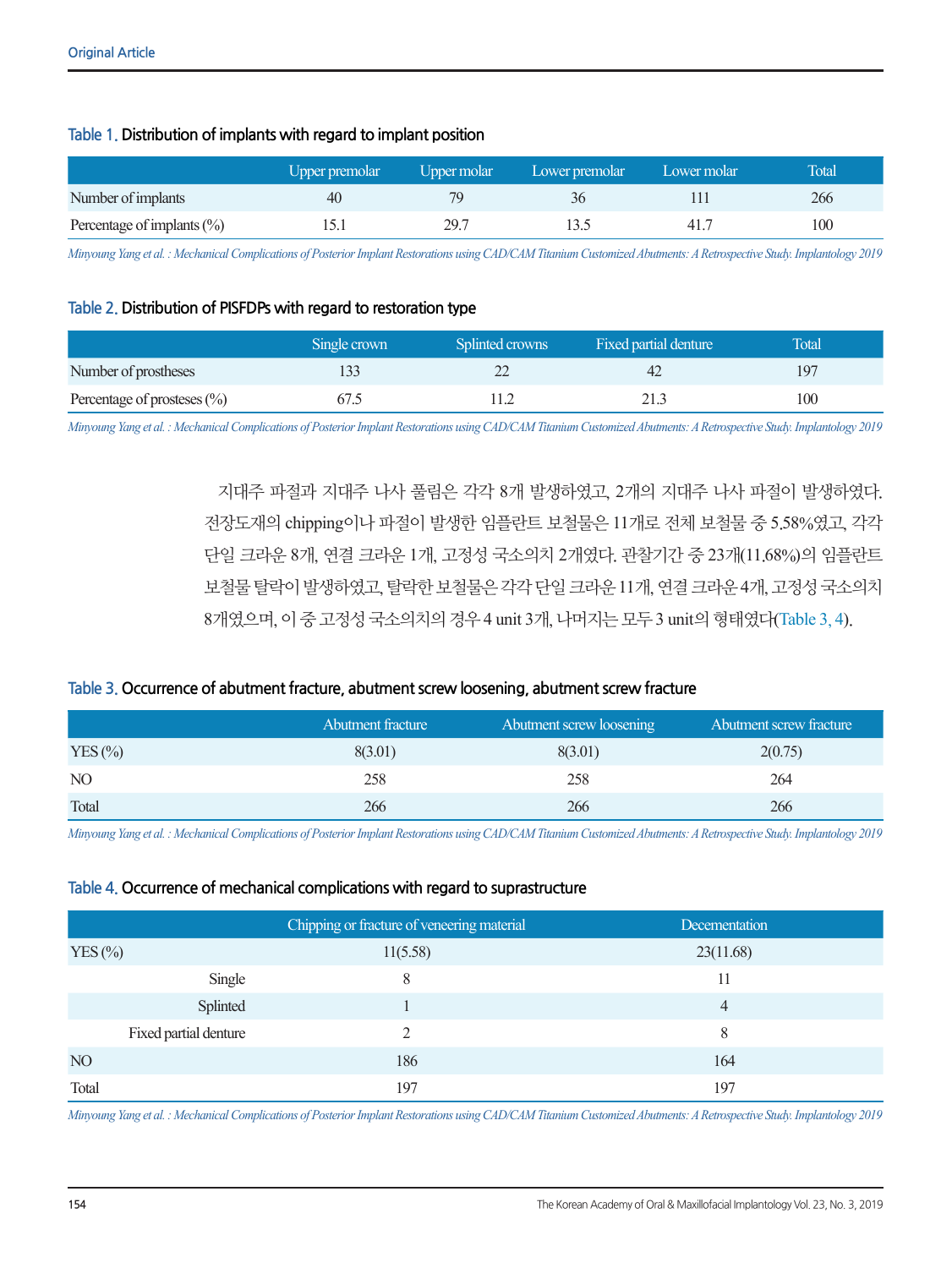각각의 기계적 합병증에 영향을 미치는 요인을 확인하기 위한 Fisher's exact test 결과, 각각의 합병증 발생율에 있어 성별, 보철물의 위치, 임플란트 지름, 대합치 유형, 보철물 유형에 따른 통계적 유의한 차이는 없었다(Table 5, 6, 7, 8). 지대주 파절은 성별에 따라 남성이 4.29%, 여성이 1.59%이었으며, 성별에 따른 oddsratio 비교에서 남성이 여성에 비해 2.78배 파절위험이 높은 것으로 나타났다. 임플란트 부위에 따른 비교에서는 대구치(3.6%)가 소구치(1.32%)에 비하여 더 높은 발생 빈도를 보였으며, odds ratio 값은 2.87배 높게 나타났으나, 통계적으로 유의하지는 않았다. 지대주 나사 풀림은 대구치 위치에 식립한 임플란트에서만 발생함으로써 소구치 위치에 식립한 임플란트에 비해 odds ratio 값이 7.13배 높게 나타나, 대구치 부위에서 더 높은 지대주 나사 풀림 발생 경향을 보여주었다. 지대주 나사 풀림 현상의 보철물 유형에 따른 비교 시, 단일 크라운에서 5.26% 발생하였고, 고정성 국소의치는 1.14% 발생하였으며, 연결 크라운에서는 나사 풀림이 없었으나 통계적으로 유의하지는 않았다.  $(p < .05)$ 

|                           | Status of abutment fracture |              |            |
|---------------------------|-----------------------------|--------------|------------|
| <b>Variables</b>          | Yes $(N=8)$                 | No $(N=258)$ | $p$ -value |
| Gender                    |                             |              | 0.2871     |
| Male(140)                 | 6(4.29)                     | 134          |            |
| Female(126)               | 2(1.59)                     | 124          |            |
| Position                  |                             |              | 0.4463     |
| Premolar <sub>(76)</sub>  | 1(1.32)                     | 75           |            |
| Molar(190)                | 7(3.68)                     | 183          |            |
| Diameter of fixture       |                             |              | > 9999     |
| $\leq$ = 4.5(198)         | 6(3.03)                     | 192          |            |
| >4.5(68)                  | 2(2.94)                     | 66           |            |
| Opposing teeth            |                             |              | 0.2363     |
| Natural teeth(183)        | 8(4.37)                     | 175          |            |
| Implant $(64)$            | 0(0.00)                     | 64           |            |
| Removable(19)             | 0(0.00)                     | 19           |            |
| Restoration type          |                             |              | 0.2363     |
| Single crown $(133)$      | 6(4.51)                     | 127          |            |
| Splinted crown(45)        | 2(4.44)                     | 43           |            |
| Fixed partial denture(88) | 0(0.00)                     | 88           |            |

#### **Table 5. Occurrence of abutment fracture in variable factors**

*Minyoung Yang et al. : Mechanical Complications of Posterior Implant Restorations using CAD/CAM Titanium Customized Abutments: A Retrospective Study. Implantology 2019*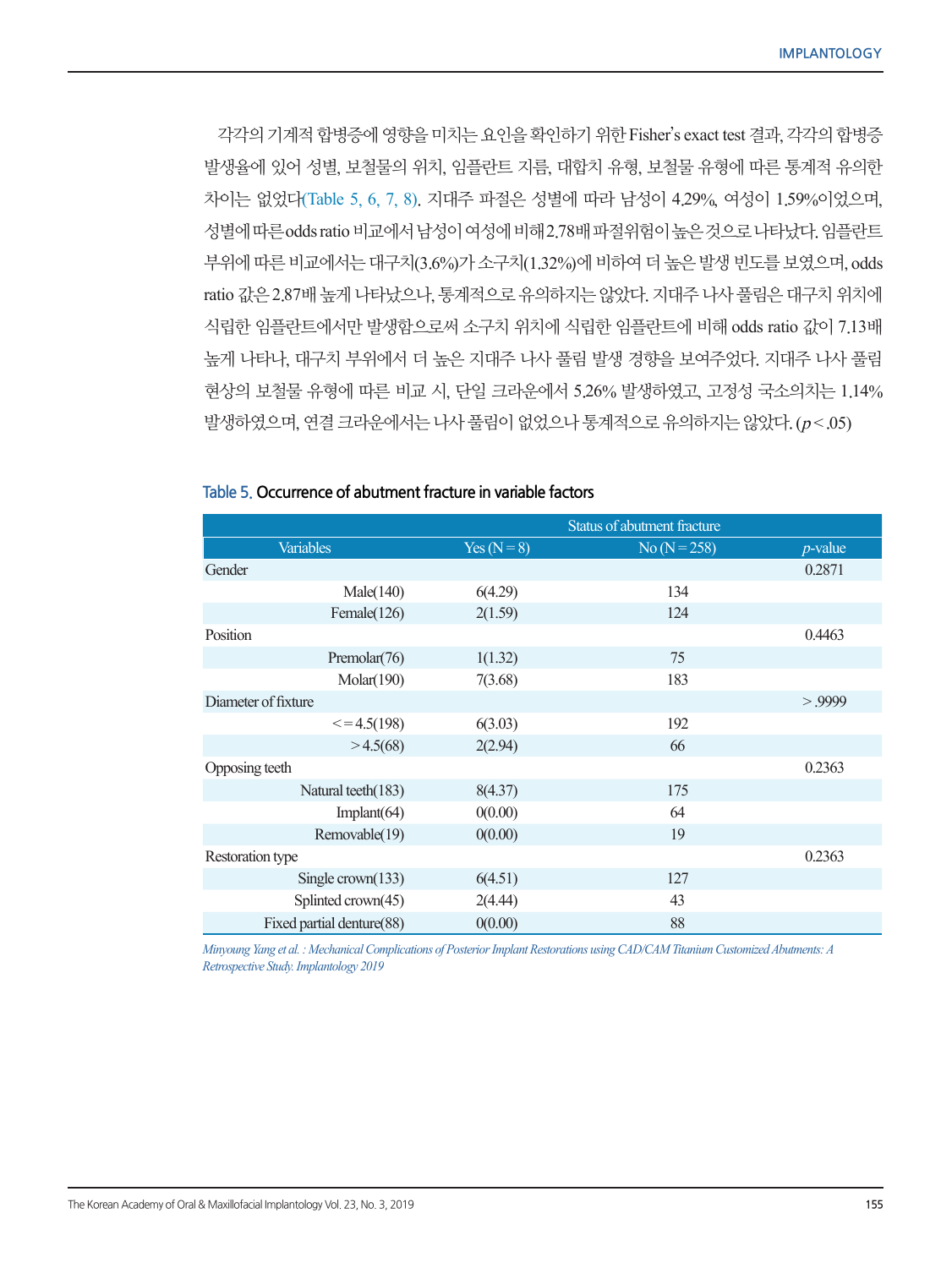|                           | Status of abutment screw loosening |                |            |  |
|---------------------------|------------------------------------|----------------|------------|--|
| <b>Variables</b>          | $Yes (N=8)$                        | $No (N = 258)$ | $p$ -value |  |
| Gender                    |                                    |                | 0.2871     |  |
| Male(140)                 | 6(4.29)                            | 134            |            |  |
| Female(126)               | 2(1.59)                            | 124            |            |  |
| Position                  |                                    |                | 0.1099     |  |
| Premolar <sub>(76)</sub>  | 0(0.00)                            | 76             |            |  |
| Molar(190)                | 8(4.21)                            | 182            |            |  |
| Diameter of fixture       |                                    |                | > 9999     |  |
| $\leq$ = 4.5(198)         | 6(3.03)                            | 192            |            |  |
| >4.5(68)                  | 2(2.94)                            | 66             |            |  |
| Opposing teeth            |                                    |                | 0.4562     |  |
| Natural teeth(183)        | 6(3.28)                            | 177            |            |  |
| Implant $(64)$            | 1(1.56)                            | 63             |            |  |
| Removable(19)             | 1(5.26)                            | 18             |            |  |
| Restoration type          |                                    |                | 0.1189     |  |
| Single $crown(133)$       | 7(5.26)                            | 126            |            |  |
| Splinted crown(45)        | 0(0.00)                            | 45             |            |  |
| Fixed partial denture(88) | 1(1.14)                            | 87             |            |  |

## **Table 6. Occurrence of abutment screw loosening in variable factors**

*Minyoung Yang et al. : Mechanical Complications of Posterior Implant Restorations using CAD/CAM Titanium Customized Abutments: A Retrospective Study. Implantology 2019*

#### **Table 7. Occurrence of abutment screw fracture in variable factors**

|                           | Status of abutment screw fracture |                |            |
|---------------------------|-----------------------------------|----------------|------------|
| <b>Variables</b>          | $Yes (N=2)$                       | $No (N = 264)$ | $p$ -value |
| Gender                    |                                   |                | 0.4995     |
| Male(140)                 | 2(1.43)                           | 138            |            |
| Female(126)               | 0(0.00)                           | 126            |            |
| Position                  |                                   |                | > 9999     |
| Premolar(76)              | 0(0.00)                           | 76             |            |
| Molar(190)                | 2(1.05)                           | 188            |            |
| Diameter of fixture       |                                   |                | > 9999     |
| $\leq$ = 4.5(198)         | 2(1.01)                           | 196            |            |
| >4.5(68)                  | 0(0.00)                           | 68             |            |
| Opposing teeth            |                                   |                | 0.5275     |
| Natural teeth(183)        | 1(0.55)                           | 182            |            |
| Implant $(64)$            | 1(1.56)                           | 63             |            |
| Removable(19)             | 0(0.00)                           | 19             |            |
| Restoration type          |                                   |                | 0.6679     |
| Single crown $(133)$      | 2(1.50)                           | 131            |            |
| Splinted crown(45)        | 0(0.00)                           | 45             |            |
| Fixed partial denture(88) | 0(0.00)                           | 88             |            |

*Minyoung Yang et al. : Mechanical complications of posterior implant restorations using CAD/CAM titanium customized abutments: A retrospective study. Implantology 2019*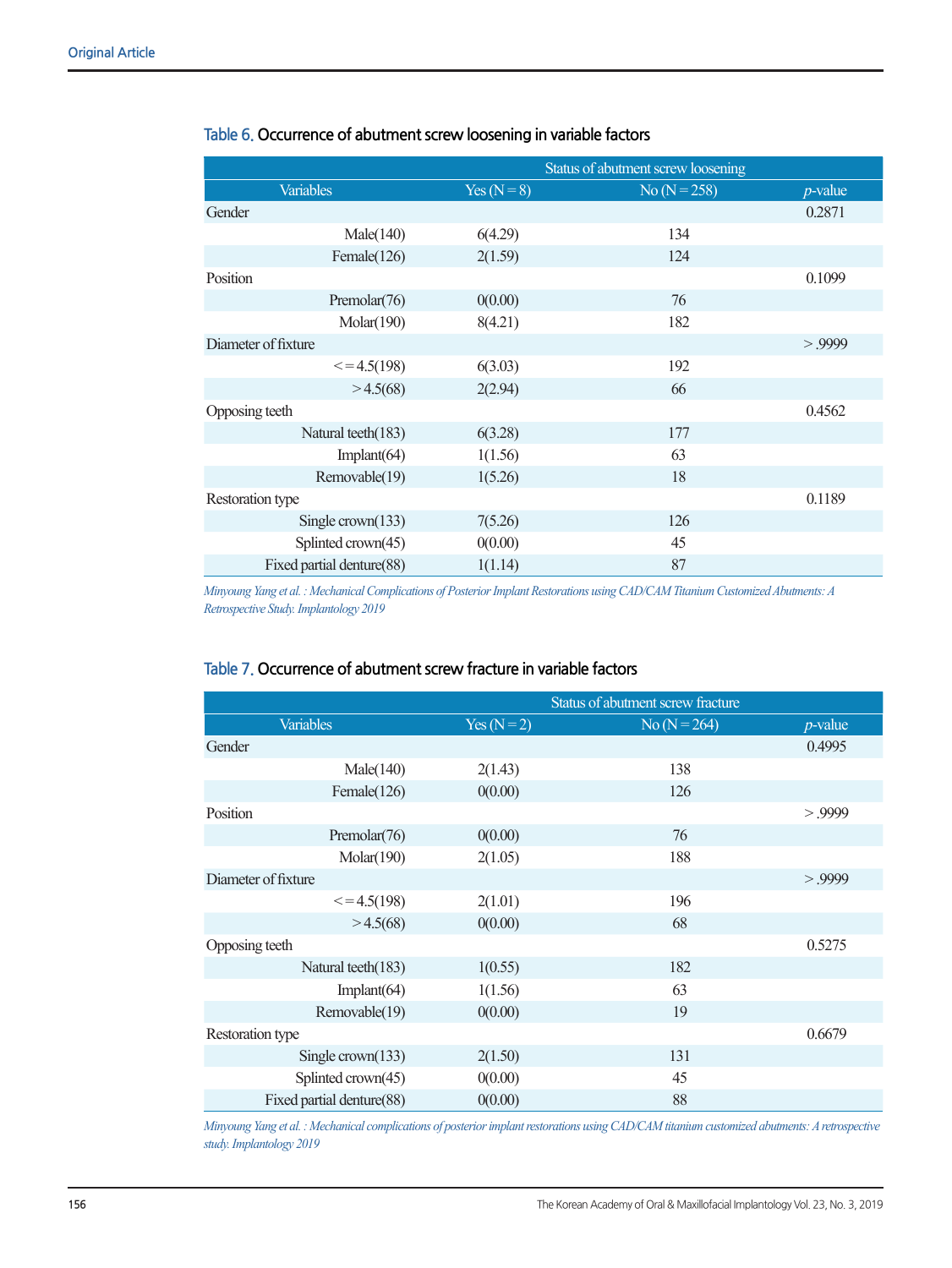|                            | <b>Abutment fracture</b> |            | Abutment screw loosening |            | Abutment screw fracture |            |
|----------------------------|--------------------------|------------|--------------------------|------------|-------------------------|------------|
| <b>Variables</b>           | OR (95%CI)               | $p$ -value | OR (95%CI)               | $p$ -value | OR (95%CI)              | $p$ -value |
| Age                        | $1.029(0.965 - 1.097)$   | 0.3847     | $1.010(0.951 - 1.073)$   | 0.7397     | $1.052(0.918 - 1.205)$  | 0.4695     |
| Gender                     |                          |            |                          |            |                         |            |
| Male(1)                    | ref                      |            | ref                      |            | ref                     |            |
| Female(2)                  | $0.360(0.071 - 1.818)$   | 0.2164     | $0.360(0.071 - 1.818)$   | 0.2164     | $0.360(0.071 - 1.818)$  | 0.2164     |
| Position                   |                          |            |                          |            |                         |            |
| Premolar(1)                | ref                      |            | ref                      |            | ref                     |            |
| Molar(2)                   | 2.868(0.347-23.700)      | 0.3283     | 7.126(0.399-127.300)     | 0.1818     | 2.029(0.095-43.541)     | 0.6510     |
| Diameter of fixture        |                          |            |                          |            |                         |            |
| $\leq$ = 4.5(1)            | ref                      |            | ref                      |            | ref                     |            |
| >4.5(2)                    | $0.970(0.191 - 4.923)$   | 0.9706     | $0.970(0.191 - 4.923)$   | 0.9706     | $0.574(0.027 - 12.343)$ | 0.7227     |
| Opposing teeth             |                          |            |                          |            |                         |            |
| Natural teeth $(1)$        | ref                      |            | ref                      |            | ref                     |            |
| Implant(2)                 | $0.160(0.009 - 2.874)$   | 0.2137     | $0.468(0.055-3.966)$     | 0.4864     | 2.874(0.290-28.470)     | 0.3669     |
| Removable(3)               | $0.529(0.027 - 10.233)$  | 0.6738     | 1.639(0.187-14.380)      | 0.6556     | 3.120(0.115-84.591)     | 0.4992     |
| Restoration type           |                          |            |                          |            |                         |            |
| Single $crown(1)$          | ref                      |            | ref                      |            | ref                     |            |
| Splinted $\text{crown}(2)$ | $1.127(0.248 - 5.114)$   | 0.8766     | $0.185(0.010-3.413)$     | 0.2568     | $0.578(0.026 - 12.641)$ | 0.7277     |
| Bridge(3)                  | $0.111(0.006 - 2.024)$   | 0.1378     | $0.289(0.049 - 1.721)$   | 0.1727     | $0.297(0.014-6.367)$    | 0.4377     |

#### **Table 8. Odds ratio of abutment fracture, abutment screw loosening, abutment screw fracture**

*Minyoung Yang et al. : Mechanical Complications of Posterior Implant Restorations using CAD/CAM Titanium Customized Abutments: A Retrospective Study. Implantology 2019*

# **Ⅳ. 총괄 및 고찰**

임플란트 치료의 성공률은 매우 높은 것으로 보고되고 있지만 장기간 사용에 따른 생물학적, 기계적 합병증의 발생은 지속적으로 보고되고 있다**<sup>25</sup>**. 최근 CAD/CAM 기술의 발달은 임상가로 하여금 자연치의 출현윤곽과 비슷한 형태의 지대주 제작을 가능하게 해주고 적절한 수복물의 변연위치 형성을 가능하게 해주었다**<sup>26</sup>**. Kapos 등은 체계적 고찰연구에서, 맞춤형 지대주는 기계적 합병증, 나사 풀림 또는 파절 등의 발생이 매우 드물다고 하였고**<sup>27</sup>**, Zembic 등**<sup>28</sup>**도 티타늄 맞춤형 지대주가 높은 저작력이 가해지는 구치부에서도 기계적 합병증이 거의 없이 기능한다고 보고하였다.

본 연구는 CAD/CAM 기술로 제작한 티타늄 맞춤형 지대주를 이용한 임플란트 지지 고정성 보철물에서 발생하는 기계적 합병증의 발생빈도와 양상을 분석하려는 목적으로 기계적 합병증이 주로 발생한다고 알려진 구치부 임플란트 보철물을 대상으로 진행한 후향적 연구이다. 최종 보철물 장착 후 3년에서 5년까지 임상결과를 평가하기 위해 총 266개의 임플란트를 조사한 결과, 지대주 파절과 지대주 나사풀림이 각각 8개가 발생하였고 2개의 지대주 나사 파절이 발생하였다.전장도재의 chipping이나 파절이 발생한 임플란트 보철물은 11개였고, 23개의 임플란트 보철물이 탈락하였다. 이는 예전의 여러 연구들에 비하여 높은 수치인데, 이는 지대주 나사, 지대주, 프레임워크, 도재 기술의 발전으로 인하여 기계적 합병증은 점차 줄어들고 있다**<sup>29</sup>**는 최근의 연구 결과와 다소 다른 양상을 보이고 있다.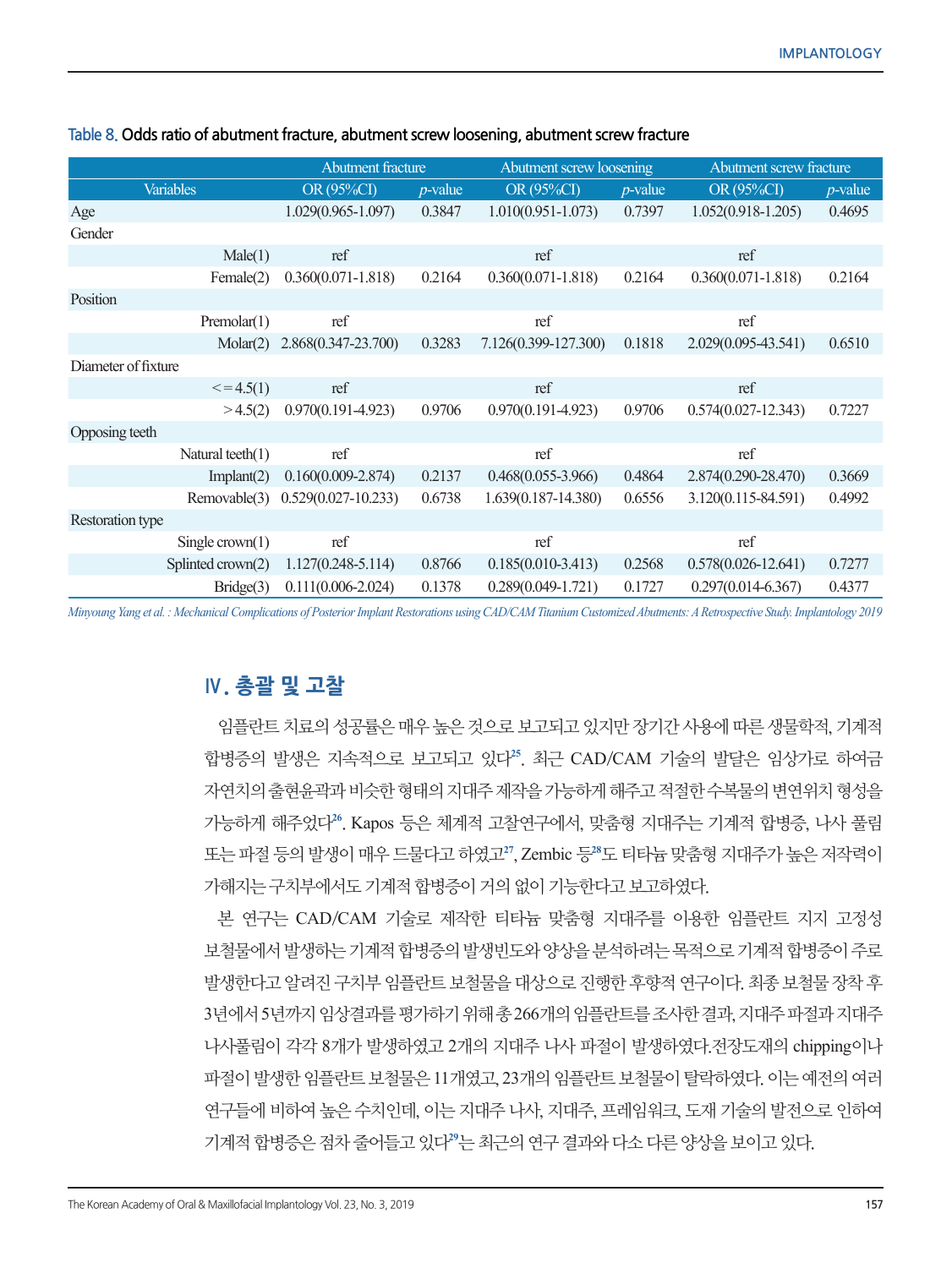지대주 파절은 남성(4.29%)이 여성(1.59%)에 비하여 2.7배 높은 발생 빈도를 보여주었으며, 소구치 (1.32%)에 비하여 대구치(3.6%)에서의 발생 빈도가 더 높았다. 파절이 발생한 모든 경우 대합치가 자연치였으나, 통계적으로 유의하지는 않았다. 본 연구에서 8개의 지대주 파절 중 4개는 두 명의 환자에서 각각 2개씩 발생하였다. 이 중 한 환자는 반대편 구치부의 상실로 인하여 해당 부위를 통한 지속적인 편측 저작을 하였으며, 두명의 환자 모두 지대주 파절 이외에도 동일 부위 또는 인접 부위의 지대주 나사 풀림, 비니어링 재료의 파절이 발생하였다. 이는 높은 하중과 환자의 교합력에 의한 결과로 보인다. 임플란트와 임플란트 부품의 파절에 관련된 연구에 따르면 임플란트의 구치부 위치, 이상 기능, 캔틸레버 등의 과도한 하중이 파절과 연관성 있다고 하였다**<sup>30</sup>**. Sadowsky**<sup>31</sup>**에 의하면, 다양한 교합 요소에 의한 과도한 하중은 임플란트의 기계적, 생리적 실패로 연결될 수도 있다고 하였다.

지대주 나사 풀림 현상은 단일 크라운 유형(5.26%)이 고정성 보철물 유형(1.14%)에 비하여 4.6배 높은 발생율을 나타냈으며, 연결 크라운인 경우 풀림현상이 발생하지 않았다. 연결 크라운과 단일 크라운의 안정성에 관하여는 다양한 연구 결과가 존재한다. Balshi 등**<sup>32</sup>**은 연결 크라운은 단일 크라운에 비하여 골과 임플란트 간의 응력을 감소시킴으로써 나사 풀림과 같은 기계적 합병증이 적게 발생하다고 보고하였다. Pjetursson 등**<sup>33</sup>**의 연구에 의하면, 5년 후 단일 크라운의 나사 풀림은 12.7%, 임플란트-지지 고정성 보철물의 나사 풀림은 5.6%라고 하였다. 본 연구에서도 연결 크라운에 비하여 단일 크라운에서 더 높은 지대주 나사 풀림 빈도를 보임으로써 기존 연구와 유사하였으나, 통계적 유의성은 없었다. 또한 본 연구 결과, 모든 지대주 나사 풀림 현상이 대구치 부위에서만 발생함으로써 부위에 따른 발생율의 차이가 존재하였다. 다수의 연구에서 전치부에 비하여 구치부에서 더 높은 저작 하중으로 인하여 지대주 나사 풀림 발생율이 높다고 보고하지만**<sup>6</sup>,<sup>10</sup>**, 소구치와 대구치에 대한 비교 연구는 아직 많지 않다.

Zembic 등의 연구에 의하면, 5년 후 단일 치아 임플란트 보철물에서 4.3%의 보철물 탈락이 발생한다고 하였다**<sup>9</sup>** . Kuang-Wei 등의 CAD/CAM 티타늄 지대주를 이용한 구치부 임플란트 보철물의 6년 후향적 연구에서는 보철물의 탈락이 9.6% 발생하였으며, 보철물 형태를 시멘트 유지형으로 제작하여 임시 시멘트 또는 최종 시멘트를 이용하여 접착하였다**<sup>34</sup>**. 본 연구에서는 보철물 탈락 발생율이 11.68%로 기존 연구 결과에 비하여 높은 수치를 보여주었다. Kuang-Wei 등은 보철물의 61.7%에서 레진 시멘트를 이용하였으며 탈락이 발생한 보철물은 모두 임시 시멘트를 사용한 경우라 보고하였다**<sup>34</sup>**. 본 연구에서는 모든 보철물을 나사-시멘트 유지형 보철물 형태로 제작하여 교합면 부위에 나사 구멍이 존재하였고, 상부 보철물의 수정 또는 제거가 필요한 경우 제거의 용이성을 위하여 임시 시멘트를 사용하여 접착을 하였다. 이러한 형태 및 재료적 요소들이 보철물의 탈락율에 영향을 미쳤을 수 있다.

본 연구 결과, 지대주 관련 기계적 합병증은 매식체의 직경, 대합치 등의 요소보다는 저작력에 따른 응력 요소, 보철물의 유형에 의해 더 많은 영향을 받는 것으로 보인다. 하지만 표본수가 적고, 관찰 기간이 5년 이내라는 한계점이 존재한다. 또한 이상 기능, 환자 습관 등의 교합 요소는 보철적 합병증의 중요한 요인이지만, 객관화할 수 있는 자료가 부족하여 본 연구에 포함시키지 않았다. 이러한 측면에서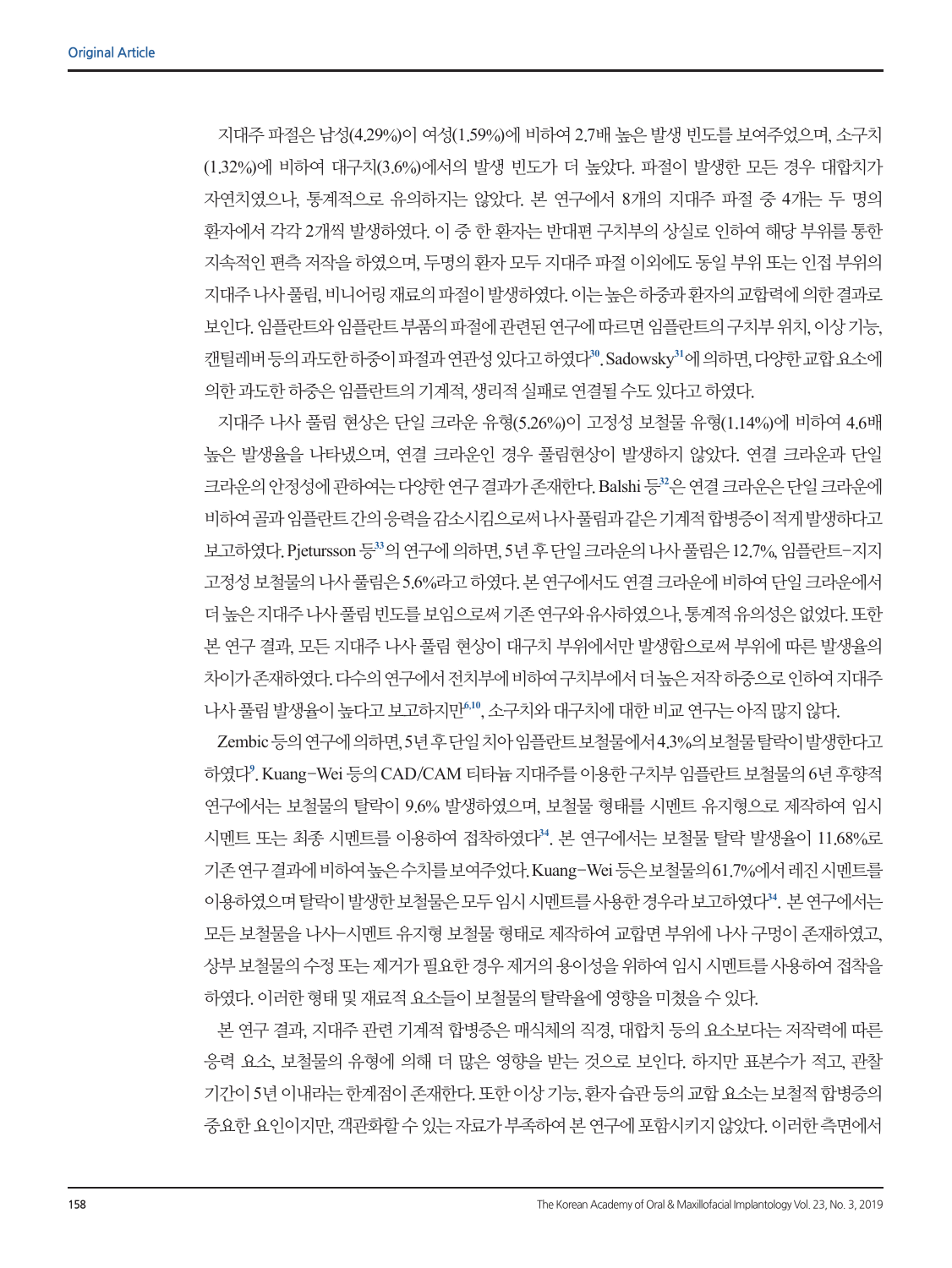추가 연구가 필요할 것으로 판단된다. 추후 더 많은 환자를 대상으로 장기간 평가를 시행하여 CAD/ CAM 티타늄 지대주를 사용하여 수복한 임플란트 보철물의 기계적 합병증에 관한 연구가 필요할 것으로 사료된다.

# **Ⅴ. 결론**

본 연구의 한계 내에서 CAD/CAM 티타늄 지대주를 이용한 구치부 임플란트 치료의 생존율은 100% 였다. 각각의 기계적 합병증의 발생율은 성별, 부위, 매식체의 직경, 대합치, 보철물 유형에 따라 통계적으로 유의한 차이가 없었다. 그러나 지대주 파절과 지대주 나사 풀림 현상은 소구치에 비하여 대구치에서, 또는 교합력이 강하게 작용하는 경우에 발생 빈도가 더 높게 나타났다.

## **References**

- 1. Romanos GE, Delgado-Ruiz R, Sculean A. Concepts for prevention of complications in implant therapy. Periodontol 2000. 2019; 81: 7-17.
- 2. Jung RE, Zembic A, Pjetursson BE, et al. Systematic review of the survival rate and the incidence of biological, technical, and aesthetic complications of single crowns on implants reported in longitudinal studies with a mean follow-up of 5 years. Clin Oral Implants Res. 2012; 23: 2-21.
- 3. Pjetursson BE, Thoma D, Jung R, et al. A systematic review of the survival and complication rates of implant-supported fixed dental prostheses (FDPs) after a mean observation period of at least 5 years. Clin Oral Implants Res. 2012; 23: 22-38.
- 4. Berglundh T, Persson L, Klinge B. Asystematic review of the incidence of biological and technical complications in implant dentistry reported in prospective longitudinal studies of at least 5 years. J Clin Periodontol. 2002; 29: 197-212.
- 5. Wittneben JG, Buser D, Salvi GE, et al. Complication and failure rates with implantsupported fixed dental prostheses and single crowns:a 10-year retrospective study. Clin Implant Dent Relat Res. 2014; 16: 356-364.
- 6. Sadid-Zadeh R, Kutkut A, Kim H. Prosthetic failure in implant dentistry. Dent Clin North Am. 2015; 59: 195-214.
- 7. Sailer I, Muhlemann S, Zwahlen M, et al. Cemented and screw-retained implant reconstructions- a systematic review of the survival and complication rates. Clin Oral Implants Res. 2012; 23: 163-201.
- 8. Sailer I, Philipp A, Zembic A, et al. A systematic review of the performance of ceramic and metal implant abutments supporting fixed implant reconstructions. Clin Oral Implants Res. 2009; 20: 4-31.
- 9. Zembic A, Kim S, Zwahlen M, et al. Systematic review of the survival rate and incidence of biologic, technical and esthetic complications of single implant abutments supporting fixed prostheses. Int J Oral Maxillofac Implants. 2014; 29 Suppl: 99-116.
- 10. ElHoussiney AG, Zhang H, Song J, et al. Influence of implant location on the clinical outcomes of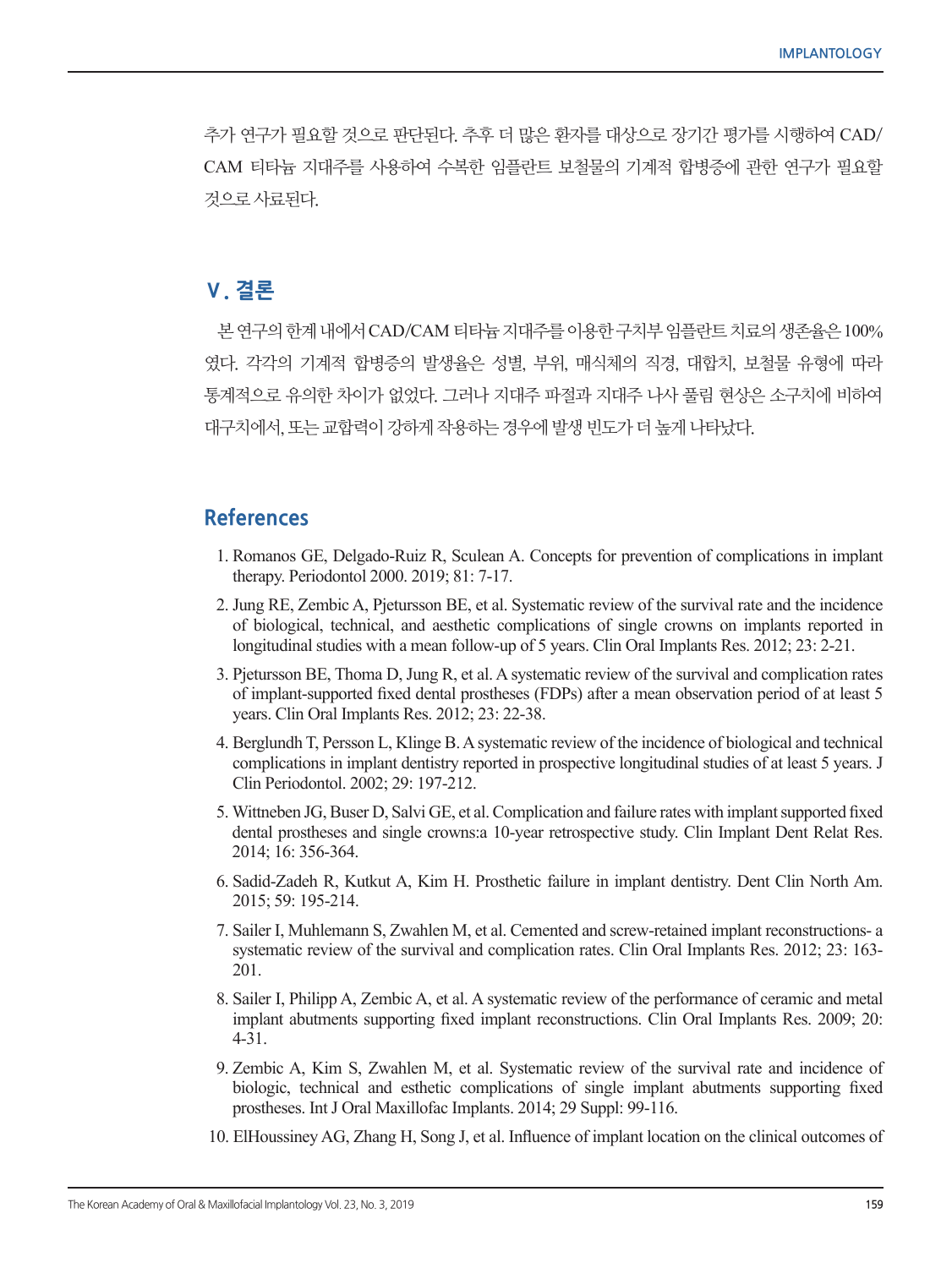implant abutments: a systematic review and meta-analysis. Clin Cosmet Investig Dent. 2018; 10: 19-35.

- 11. Dhima M, Paulusova V, Lohse C, et al. Practice-based evidence from 29-year outcome analysis of management of the edentulous jaw using osseointegrated dental implants. J Prosthodont. 2014; 23: 173-181.
- 12. Pjetursson BE, Asgeirsson AG, Zwahlen M, et al. Improvements in implant dentistry over the last decade: comparison of survival and complication rates in older and newer publications. Int J Oral Maxillofac Implants. 2014; 29: 308-324.
- 13. Kapos T, Evans C. CAD/CAM Technology for Implant Abutments, Crowns, and Superstructures. Int J Oral Maxillofac implants. 2014; 29 Suppl: 117-136.
- 14. Yoon KJ, Park YB, Choi H, et al. Evaluation of stability of interface between CCM (Co-Cr-Mo) UCLA abutment and external hex implant. J Adv Prosthodont. 2016; 8: 465-471.
- 15. Yi Y, Koak JY, Kim SK, et al. Comparison of implant component fractures in external and internal type: A 12-year retrospective study. J Adv Prosthodont. 2018; 10: 155-162.
- 16. Vigolo P, Fonzi F, Majzoub Z, et al. Evaluation of goldmachined UCLA-type abutments and CAD/ CAM titanium abutments with hexagonal external connection and with internal connection. Int J Oral Maxillofac Implants. 2008; 23: 247-252.
- 17. Abduo J. Fit of CAD/CAM implant frameworks: Acomprehensive review. J Oral Implantol. 2014; 758-766.
- 18. Lee JH, Park JM, Park EJ, et al. Comparison of Customized Abutments Made from Titanium and a Machinable Precious Alloy. Int J Oral Maxillofac Implants. 2016; 31: 92-100.
- 19. Kim ES, Shin SY. Influence of the implant abutment types and the dynamic loading on initialscrew loosening. J Adv Prosthodont. 2013; 5: 21-28.
- 20. Lee CJ, Yang SE, Kim SG. Evaluation of reverse torque value of abutment screws on CAD/CAM custom-made implant abutments. J Korean Acad Prosthodont. 2012; 50: 128-134.
- 21. Korsch M, Walther W. Prefabricated versus customized abutment: A retrospective analysis of loosening of cement-retained fixed implant-supported reconstructions. Int J Prosthodont. 2015; 28: 522-526.
- 22. Covey DA, Kent DK, Sanit Germain HAJR, et al. Effects of abutmentsize and luting cement type on the uniaxial retention force of implant-supported crowns. J Prosthet Dent. 2000; 83: 344-348.
- 23. Guncu MB, Cakan U, Canay S. Comparison of 3 luting agents on retention of implant-supported crowns on 2 different abutments. Implant Dent. 2011; 20: 349-353.
- 24. Wadhwani C, Hess T, Pineyro A, et al. Effects of abutment and screw access channel modification on dislodgement of cement-retained implant-supported restorations. Int J Prosthodont. 2013; 26: 54-56.
- 25. AlbrektssonT, DonosN. Implantsurvival andcomplications. TheThirdEAOconsensus conference. Clin Oral Implants Res. 2012; 23(Suppl. 6): 63-65.
- 26. Priest G. Virtual-designed and computer-milled implant abutments. J Oral Maxillofac Surg. 2005; 63(Suppl. 2): 22-32.
- 27. Theodoros Kapos, Christopher Evans. CAD/CAM Technology for implant abutments, crowns, and superstructures. Int J Oral Maxillofac Implants 2014; 29: 117-136.
- 28. ZembicA, Sailer I, Jung RE, et al. Randomized-controlled clinical trial of customized zirconia and titanium implant abutments for single-tooth implants in canine and posterior regions:3-year results.